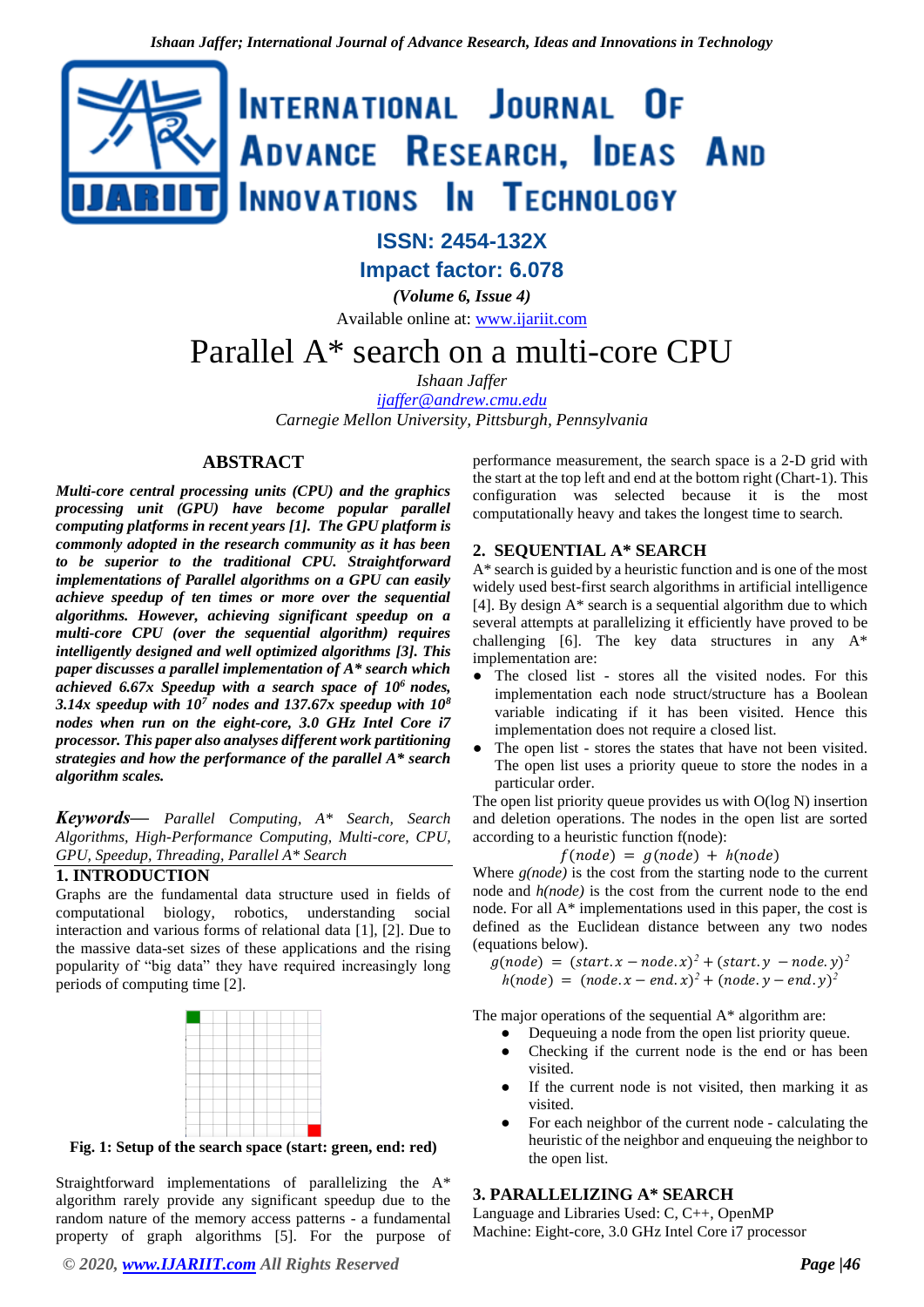#### *Ishaan Jaffer; International Journal of Advance Research, Ideas and Innovations in Technology*

#### **3.1 Parallelizing the calculation of the heuristic**

For each node in the graph there are 8 neighbors and for each neighbor the heuristic needs to be calculated. In this approach the 8 heuristics were calculated in parallel and the nodes were then sequentially added to the priority queue. With the given setup it was found that this approach provided limited speedup and scaled poorly, furthermore the speedup depends on what heuristic is being used. For computationally heavy heuristics there was a significant speedup while a slowdown was observed for common heuristics like Manhattan distance and Euclidean Distance. The challenge with parallelizing A\* is creating a mapping that works independently of what heuristic is used. This approach did not take much advantage of the 8 cores available on the machine and led to a **speedup of only 1.1x** on a  $100x100$  ( $10<sup>4</sup>$  nodes) graph.

### **3.2 Providing each thread with its own open list priority queue**

For a machine with T cores this approach would initialize T priority queues, with each thread exploring and execute A\* search in its own assigned region of the search space. The data flow for this approach is shown in fig.2.



**Fig. 2: Parallel A\* with independent priority queues** 

Since each of the T threads can run an A\* search independent of the other T-1 queues, this eliminates any time that would have been lost due to locking and unlocking a shared Priority Queue or any time spent on communication between the threads.

In order to use this technique of parallelization, the search space needs to be appropriately partitioned and the following conditions need to be held True to ensure the correctness and efficiency of  $A^*$  (when run with T threads):

- During the initialization of each priority queue, any node added to PQ1, PQ2, PQ3…PQT needs to have a path from the start to the node.
- When the nodes are distributed amongst PO1, PO2, PQ3...PQT each PQ should have a fair distribution of nodes. If one thread was only given all the lowest priority elements, then there would be a large amount of work imbalance and idle time for the rest of the cores.

To ensure the conditions above are held true, a combination of depth limited A\* search with parallel A\* search is implemented.

## **3.3 Limited A\* Search with Parallel A\* Search**

Limited A\* search does not visit the entire search space but instead visits the nodes in the bounded search space. The limited A\* search is run sequentially and visits a subset of the search space, adding nodes to the shared open list priority queue [7]. The steps in this proposed parallel implementation are the following:

- Depth limited A\* to initialize T open list priority queues.
- Each thread runs an A\* search using its own open list and explores a subset of the search space.
- *© 2020, [www.IJARIIT.com](file:///C:/omak/Downloads/www.IJARIIT.com) All Rights Reserved Page |47*

Chart-3 illustrates the main steps in this final approach.



**(n1, n2…n16 are nodes in the graph)**

The limit or constraint placed on the limited search can heavily influence the overall performance. For the purpose of this paper, the size of the shared open list priority queue is used to decide when the limited A\* should terminate. This is discussed in more detail in the Work Partitioning Section.

#### **3.4 Work Partitioning**

In order to minimize idle time for each core the following aspects of the current parallel algorithm are optimized:

- 1.When the Limited A\* should terminate. This is controlled by the size of the Priority Queue.
- 2. After the Limited  $A^*$  terminates the manner in which nodes are distributed between the Priority Queues of Individual Threads.

To best decide at what size of the priority queue the limited A\* should terminate the maximum allowed size of the PQ was varied and speedup on a  $1000x1000$  (10<sup>6</sup> nodes) graph was measured. All sizes are multiples of 8, since this was run on an 8-core machine. Having multiples of 8 in the priority queue ensures that each thread can gets an equal number of nodes to work on.

#### **Table 1: Percentage of nodes explored by limited A\* and**

| time taken                 |                                        |                   |  |  |  |  |  |
|----------------------------|----------------------------------------|-------------------|--|--|--|--|--|
| % of Total<br><b>Nodes</b> | Size of PQ                             | <b>Time Taken</b> |  |  |  |  |  |
|                            | (rounded to closest)<br>multiple of 8) | (seconds)         |  |  |  |  |  |
| 0.1%                       | 1000                                   | 0.0120            |  |  |  |  |  |
| 0.05%                      | 504                                    | 0.0070            |  |  |  |  |  |
| 0.025%                     | 248                                    | 0.0040            |  |  |  |  |  |
| 0.01%                      | 104                                    | 0.0023            |  |  |  |  |  |
| 0.005%                     | 48                                     | 0.0020            |  |  |  |  |  |
| 0.0025%                    | 24                                     | 0.0017            |  |  |  |  |  |
| $0.001\%$                  |                                        | 0.0014            |  |  |  |  |  |

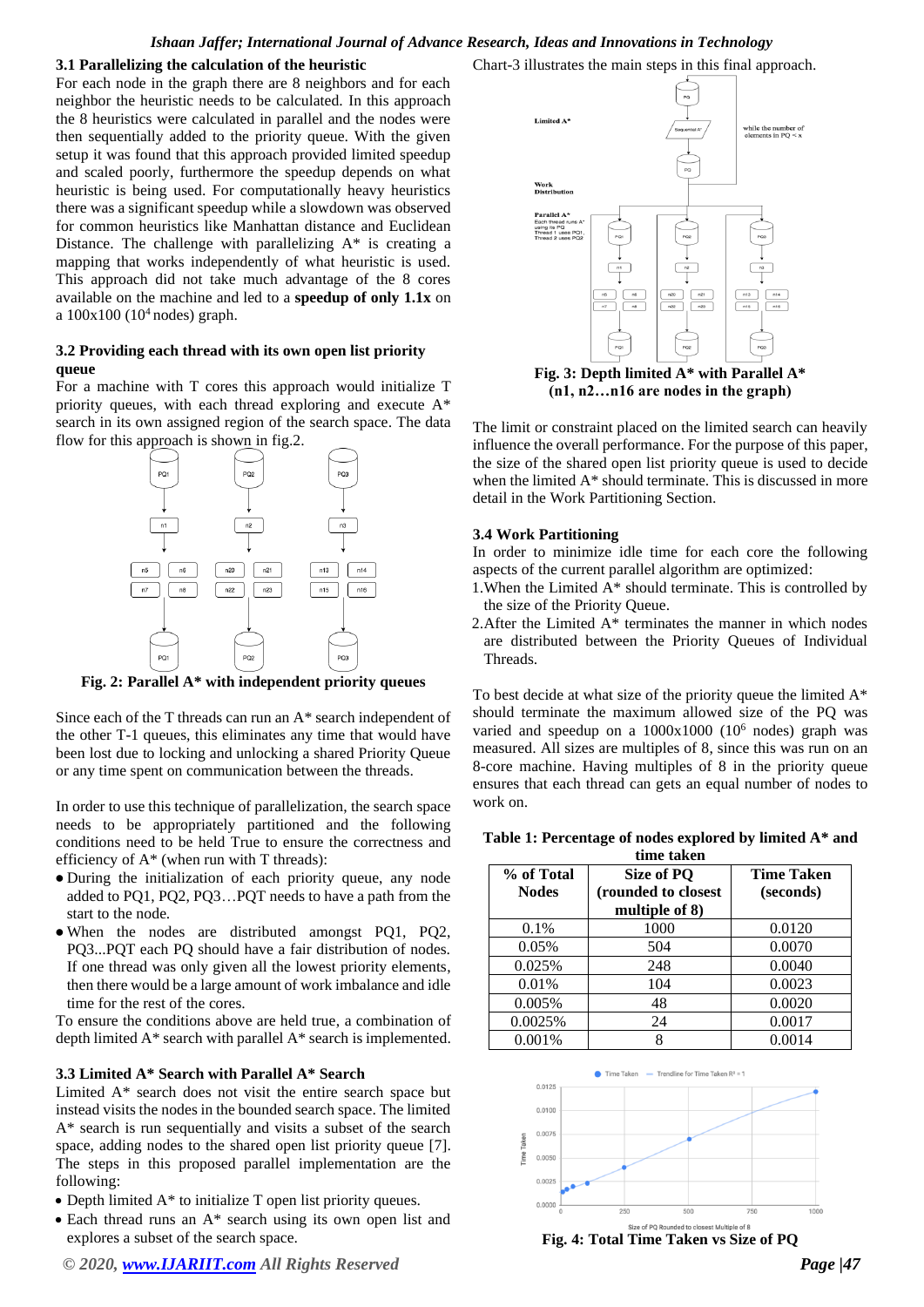#### *Ishaan Jaffer; International Journal of Advance Research, Ideas and Innovations in Technology*

From the measurements it was found that minimizing total time spent running sequential limited A\*, maximized total speedup. Specifically, terminating sequential A\* search when the shared open list PQ consisted of 0.001% of the total search space nodes led to the best overall performance of the parallel A\*.

## **3.5 Work distribution between individual threads**

After 0.001% of the total search space nodes are in the Priority Queue the nodes need to be distributed amongst individual threads. To find the best partitioning scheme Round Robin Partitioning, Interval Partitioning and Greedy Partitioning were tested. Round Robin Partitioning had the lowest standard deviation in total priority of each priority queue (STD DEV = 2211.21), this led to the best distribution of the most promising nodes amongst threads (See Appendix A for detailed results).

To summarize, the final parallel implementation consisted of the following:

- A limited sequential A\* to explore 0.001% of the total search space.
- On a machine with T cores, T priority Queues are initialized.
- The explored nodes are then distributed to the Priority Queues of T threads using the Round Robin partitioning strategy.
- Each thread then conducts A\* search using its individual priority queue and the entire operation terminates either when one of the threads finds the end or when all threads have explored the entire search space.

#### **4. RESULTS**

The following measurements were recorded for the final parallel A\* implementation:

**Table 2: Time Taken for the parallel A\* implementation**

| Number of  | Time      | Time      | Time      |  |
|------------|-----------|-----------|-----------|--|
| Threads    | Taken     | Taken     | Taken     |  |
|            | (seconds) | (seconds) | (seconds) |  |
|            | for $106$ | for $107$ | for $108$ |  |
|            | nodes     | nodes     | nodes     |  |
| Sequential | 0.0060    | 5.0900    | 0.8260    |  |
| 2          | 0.0009    | 3.5000    | 0.0060    |  |
| 3          | 0.0009    | 2.6800    | 0.0060    |  |
| 4          | 0.0011    | 2.1000    | 0.0062    |  |
| 5          | 0.0012    | 1.9800    | 0.0070    |  |
| 6          | 0.0013    | 1.8000    | 0.0070    |  |
|            | 0.0014    | 1.7500    | 0.0072    |  |
| 8          | 0.0012    | 1.6200    | 0.0072    |  |
| 9          | 0.0014    | 2.0500    | 0.0257    |  |
| 10         | 0.0015    | 2.3000    | 0.0680    |  |

|--|

| Number of      | Speedup   | Speedup   | Speedup   |  |
|----------------|-----------|-----------|-----------|--|
| <b>Threads</b> | for $106$ | for $107$ | for $108$ |  |
|                | nodes     | nodes     | nodes     |  |
| Sequential     |           |           |           |  |
| 2              | 6.6667    | 1.4542    | 137.6667  |  |
| 3              | 6.6667    | 1.8992    | 137.6667  |  |
| 4              | 5.4545    | 2.4238    | 133.2258  |  |
| 5              | 5.1326    | 2.5707    | 118.0000  |  |
| 6              | 4.6511    | 2.8277    | 118.0000  |  |
|                | 4.4444    | 2.9085    | 116.3380  |  |
| 8              | 5.0977    | 3.1420    | 114.7222  |  |
| 9              | 4.2105    | 2.4829    | 32.1400   |  |
| 10             | 4.0000    | 2.2130    | 12.1470   |  |





**(10<sup>7</sup> nodes search space)**

#### **4.1 Visualization of Searches**

To analyze both searches a visualization heatmap was created. The legend indicates time in seconds.



**4.2 Analysis** 

Speedup scaled as the size of the graph increased. Introducing parallel search for 10<sup>8</sup> nodes led to a speedup of 138x over the